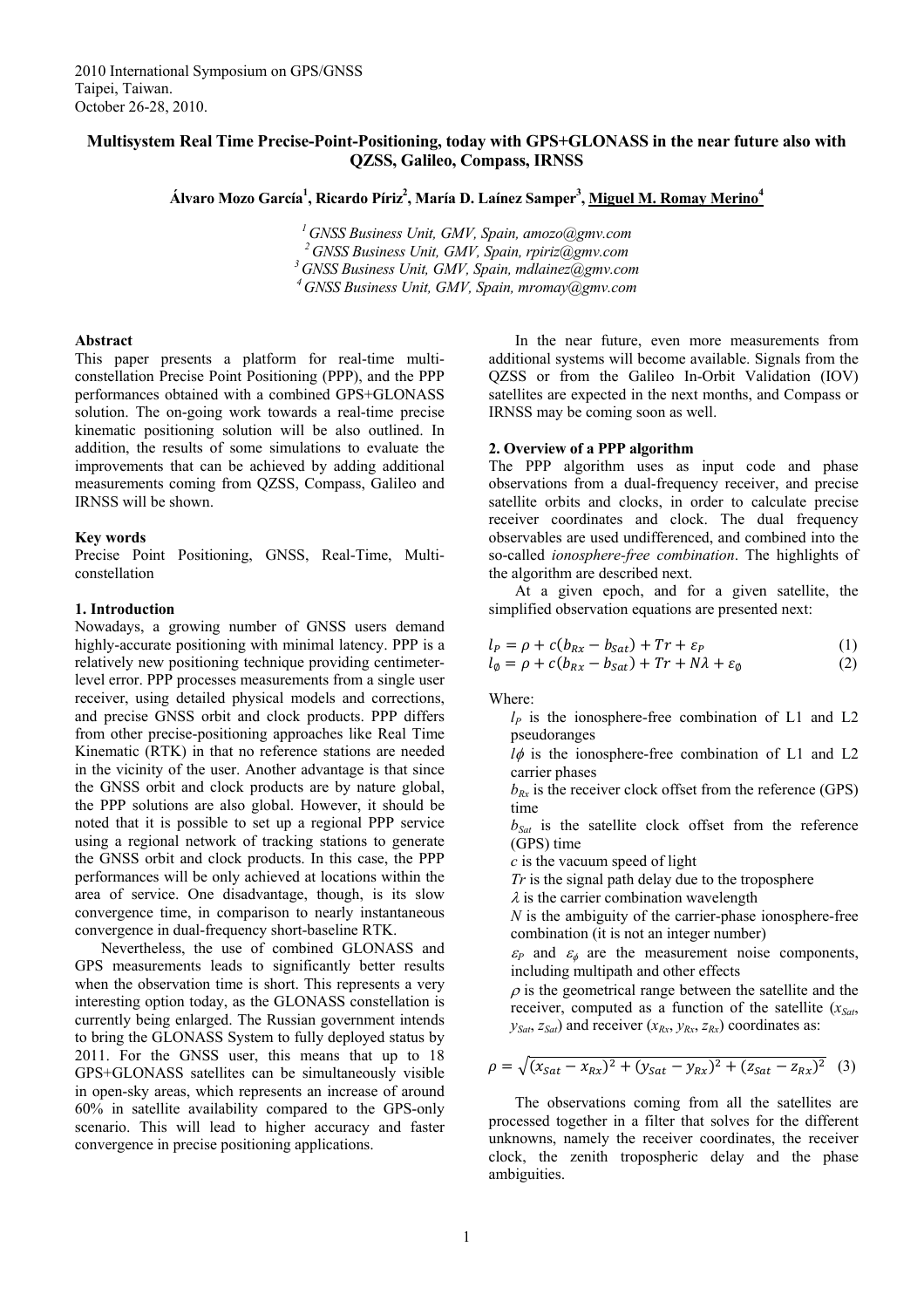Most implementations of PPP algorithms use a sequential filter in which the process noise for the coordinates is adjusted depending on the receiver dynamics, the time evolution of the clock is more or less unconstrained (white noise with a high sigma), and the process noise for the tropospheric delay is adjusted to standard tropospheric activity. In the case of phase ambiguities, they are considered as a constant per pass.

Other implementations feature a batch algorithm instead, and therefore no process noise has to be modeled. In this case, the receiver clock offset is estimated at every measurement epoch, the coordinates are adjusted for all the observation interval (static mode) or per epoch ( kinematic mode), the troposphere is estimated at regular fixed intervals and the ambiguities are also estimated per pass.

The slant tropospheric delay Tr is expressed as a function of the zenith delay (which is the parameter that is actually estimated in PPP) through the use of a mapping function. The precise modeling of Earth dynamics (causing variations of the static receiver coordinates with respect to the terrestrial reference frame) is normally based on the IERS (International Earth Rotation and Reference Systems Service) recommendations. Such models can include solid Earth tides, ocean loading and Earth Rotation. The modeling of the observables includes for instance the offset between the antenna phase center and the satellite center of mass, and the so-called phase wind-up at the receiver.

<span id="page-1-0"></span>The accuracy of the satellite clocks and orbits is one of the most important factors affecting the quality of the PPP. Normally, the IGS (International GNSS Service) [1] products are used due to their high accuracy; however the IGS does not currently provide GLONASS clocks. Furthermore, IGS products have a latency of several hours, which makes them not valid for real-time PPP. Another relevant factor that affects the PPP performances is the amount (number of satellites in view at each epoch) and quality (noise, multipath) of the observations. For instance, more satellites in view improve the observability of the zenith tropospheric delay. Therefore, a possible way to increase the reliability of this technique is to process GPS and GLONASS observations together.

Given that PPP is not a differential technique, it cannot resolve carrier phase ambiguities and they need to be estimated with the aid of the code measurements. This fact makes the convergence period longer than in other techniques (RTK, for instance), thus requiring longer observation times for static positioning.

# **3. Reference Products for GPS+GLONASS Real Time PPP**

As mentioned before, the positioning performances of the PPP technique are directly related to the accuracy of the reference GNSS orbit and clock products. Therefore, the generation of precise satellite orbits and clocks in real time becomes a major challenge for enabling a real time positioning service.

<span id="page-1-1"></span>GMV has developed an infrastructure for the generation of precise GPS and GLONASS orbits and clocks with very low latency in a first step, and in real time in a second step. The products generated this way are contributed to the IGS Real Time Pilot Project, and are also used to feed GMV's PPP service, part of the web application magicGNSS [2].

The product generation is based on an Orbit Determination and Time Synchronisation (ODTS) process, which runs typically every 15 minutes. This process receives as input dual-frequency code and phase measurements collected in real time from a world-wide network of IGS stations, using the NTRIP protocol. Then, they are pre-processed also in real time by a Pre-Processing and Validation module (PPV) and made available to the different algorithms. The high-level layout of the infrastructure is shown in [Fig. 1.](#page-1-0)



Fig. 1: Product Generation Infrastructure Layout

The network, which is represented in [Fig. 2](#page-1-1), provides global coverage and some redundancy to cover the relatively frequent (especially from some stations) outages of the real-time data streams. The color in the figure represents the number of stations that are tracking a satellite when it is flying over a certain point. The red circles show the station positions.

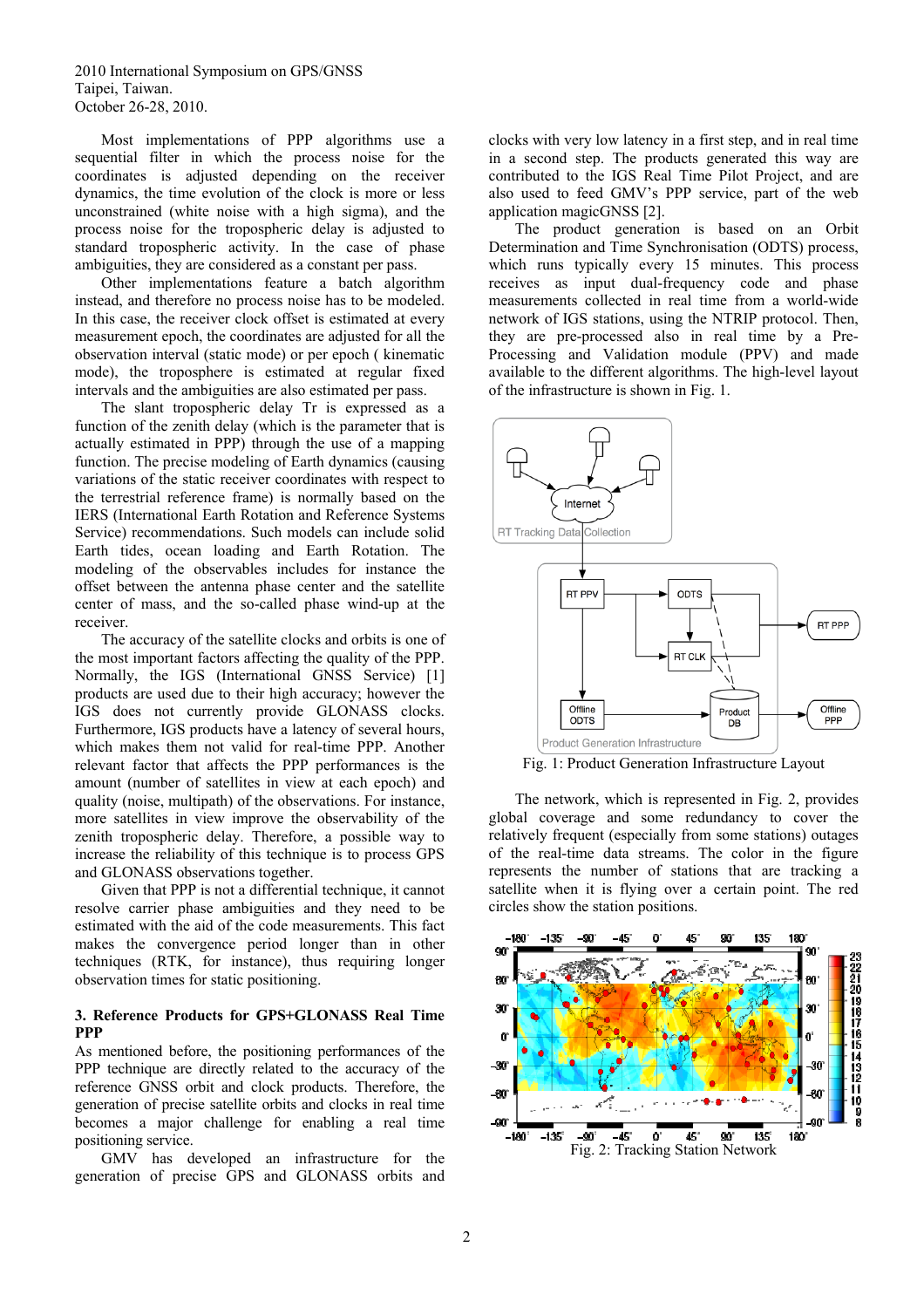The ODTS processes 2-days of data in every run, and provides updated satellite orbits and other estimated parameters (such as phase ambiguities, station tropospheric zenith delays and Earth orientation parameters).

In parallel to the ODTS, another process estimates the clocks in real time taking as input the observations and the outputs from the last ODTS execution. There is a small latency in the delivery of the clock estimation, which is associated to the time that the algorithm waits for the arrival of the measurements from the station through the Internet; typically one or two seconds.

The GPS and GLONASS satellites are processed together, in order to ensure a consistent solution. It is necessary to estimate an inter-channel bias when processing GLONASS data. This must be done in order to compensate for the different internal delays in the pseudorange measurements through the GLONASS receiver, associated to the different frequencies used by the different satellites. Otherwise the station clock estimation would not be coherent with the pseudoranges. It has been observed that in GPS data this effect is much smaller and therefore negligible; normally it is not necessary to estimate such an inter-channel bias for GPS data.

The real-time orbits and clocks are available as a data stream to real-time processing algorithms (such as realtime PPP), and stored in standard formats (SP3, clock RINEX) for offline use.

The quality of the products is monitored by performing comparisons of the overlapping solutions, and by calculating at regular intervals a PPP solution of five control stations of known coordinates. When the quality of the most recent solution is considered insufficient, a prediction from the previous one is used instead, until a new valid solution is available. In addition, the products are also compared to the IGS solutions when they are available.

<span id="page-2-1"></span>The comparison of real-time solutions with the IGS Rapid products is shown in [Fig. 3.](#page-2-0) The typical value for orbits (3D RMS for all satellites, read on the left y-scale) is around 6cm, and for clocks (read on the right y-scale) it is around 0.3 ns.



<span id="page-2-0"></span>Fig. 3: Performances of Real Time GPS Products

As it is also represented in [Fig. 1,](#page-1-0) there is also another ODTS process running in off-line post-processing mode with a latency of 2 days and specific setup, which allows the generation of more precise products. When available, such products are then used for off-line PPP in replacement of the ones generated previously in real time. The comparison of the off-line products with the IGS for a typical day is show in [Fig. 4](#page-2-1). In this case the typical orbit performances are better than 3cm, and clock accuracy is around 0.1ns.



Fig. 4: Example performances of off-line GPS Products

The performances of the GLONASS products are shown in [Fig. 5](#page-3-0). Orbit performances (again, 3D RMS for all satellites) are given in terms of overlaps (available after each ODTS) and comparisons with IGS orbits (available with 2-week delay for GLONASS), and read in the left yscale. The typical value is below 5 cm. Clock performances are given in terms of overlaps only, since the IGS does not currently publish GLONASS clocks. The typical value ranges between 0.1 and 1 ns, and varies notably from day to day. The reason is the estimation of the inter-channel biases, which are correlated with the clocks and therefore make the estimations less stable. However, there is no impact on positioning performances as every solution is always consistent.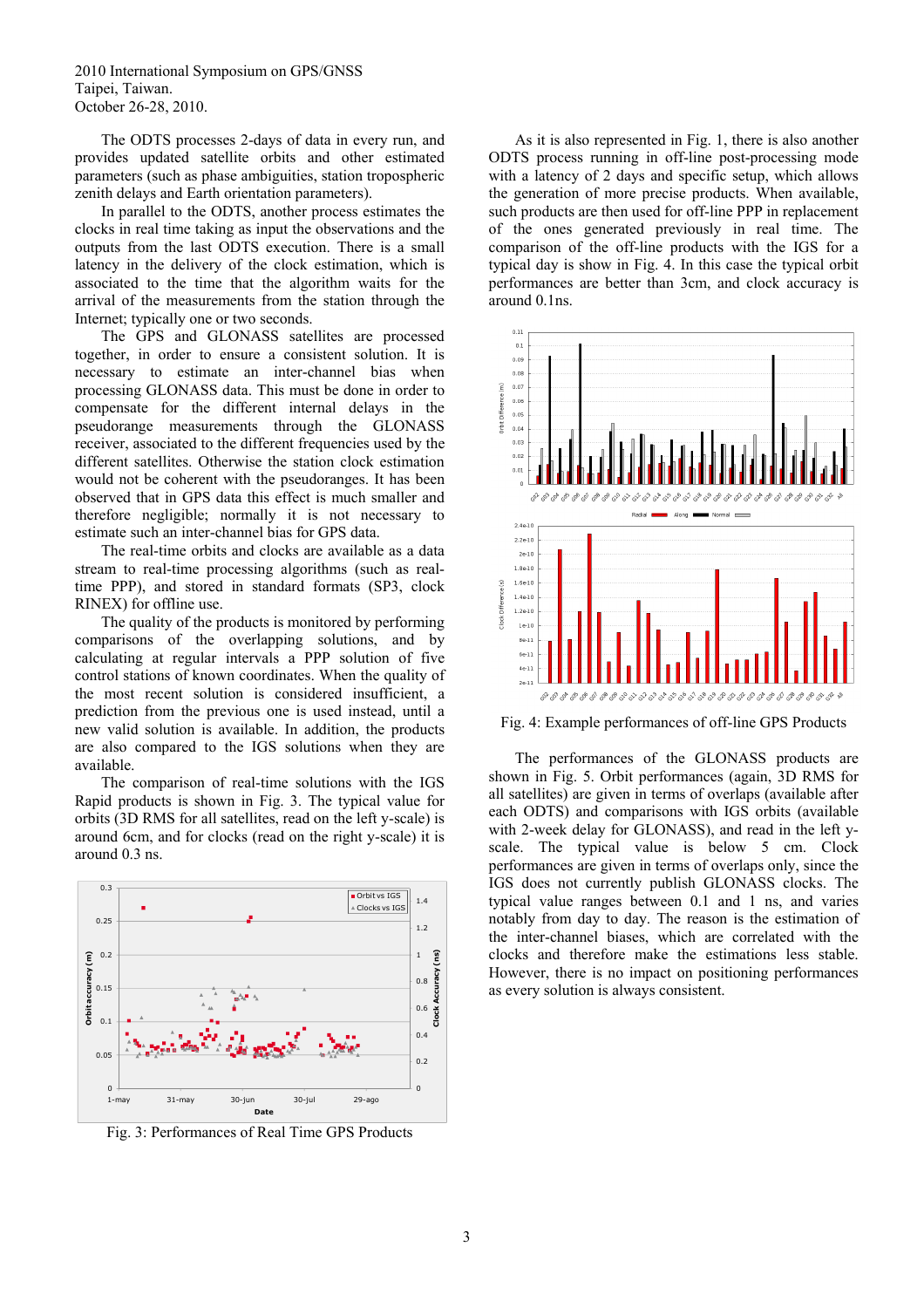

Fig. 5: Performances of GLONASS Products

#### <span id="page-3-0"></span>**4. Performances of GPS+GLONASS PPP**

[Fig. 6](#page-3-1) presents the positioning performances of PPP at several IGS stations of known coordinates, when the observation time is 1 day. It can be seen that the accuracy of the PPP solution (vs. the coordinates published by the IGS) is around 1 cm, both for GPS and GPS+GLONASS. This test illustrates the good quality of the reference products (both for GPS and for GLONASS) as well as the level of performances of the PPP algorithm.



Fig. 6: Static PPP Performances (24-hours)

<span id="page-3-1"></span>An observation time of 24 hours is adequate for a high accuracy post-processing solution, but is not very suited to field measurement, where shorter measurement intervals would be more practical. [Fig. 7](#page-3-0) shows the performances of Static PPP of one IGS station selected as test user (GLSV), for different observation times ranging from 1 to 24 hours. The results for GPS-only and GPS+GLONASS are shown together for comparison. It can be clearly seen that there is a benefit from longer observation time with a significant improvement after 3 hours. For 1-hour observation time, there is also a significant improvement coming from the multisystem configuration.



Fig. 7: Static PPP Performances at GLSV

In the following example, PPP with 1-hour observation time performances are presented for the test station GLSV, considering the 1-hour observation intervals starting at different times of the same day. It can be seen that when the observation time is short, GPS+GLONASS improves significantly the repeatability of the results, thus providing more stable results along time.



Fig. 8: Repeatability of 1-hour PPP solutions at GLSV

The previous results present multi-system PPP as an interesting option for precise positioning, since sub-dm accuracy (sometimes much better) can be reached with one hour observation time. The latency with which the solution can be obtained depends only on the latency of the reference products. Real-time generation of products implies that the solution is available immediately after the collection of the measurements (the PPP processing time is almost negligible).

The main application of real-time PPP, however, is kinematic positioning. A kinematic version of **magicGNSS'** PPP algorithm is under development. The initial version, already available, supports only off-line processing. A real-time version is planned for the coming months.

In order to evaluate the performances, a receiver was installed on the roof of a van, and data were recorded during a 30-min drive in the countryside near GMV premises, illustrated in [Fig. 9](#page-4-0).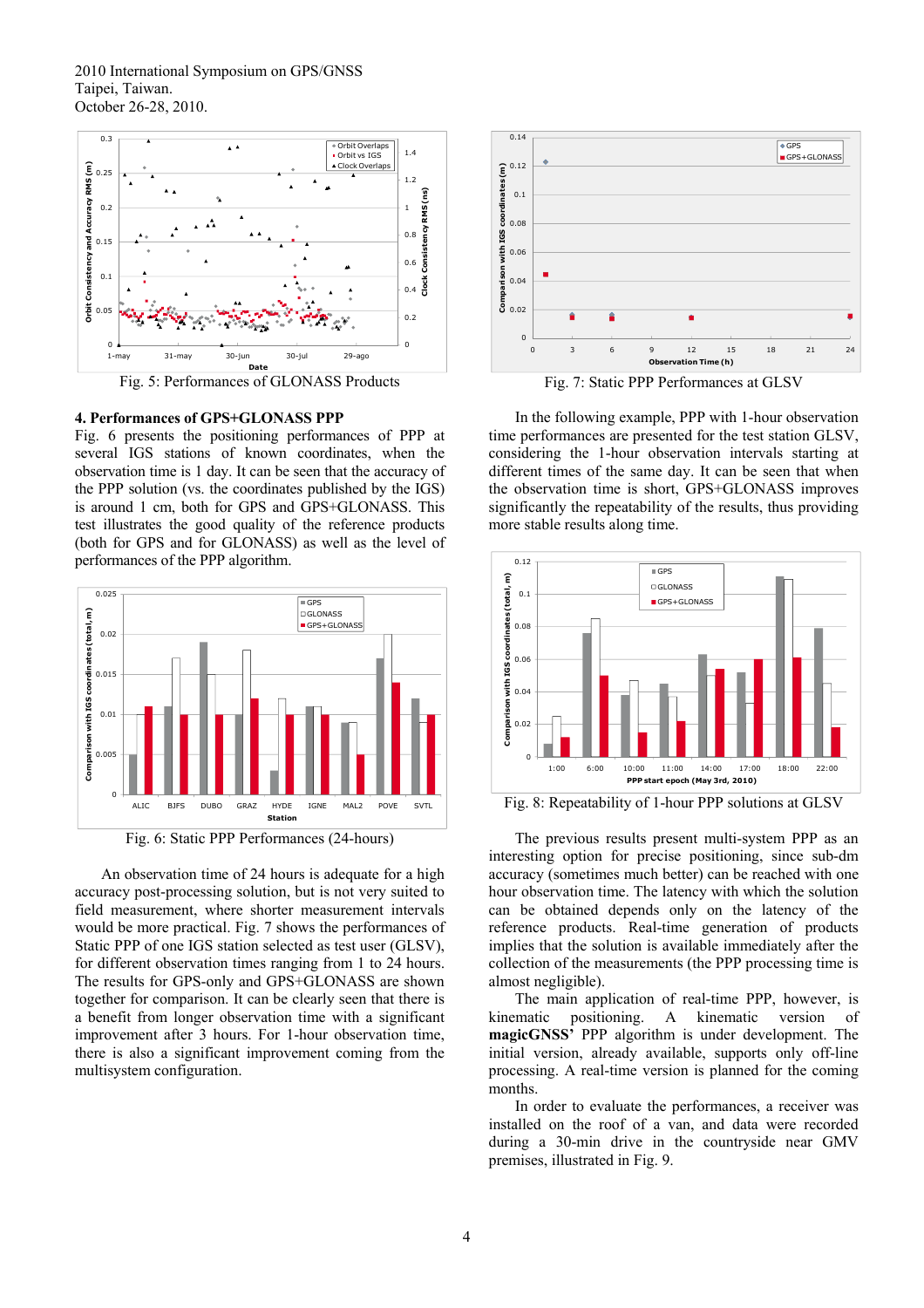

Fig. 9: Test route for kinematic PPP

<span id="page-4-0"></span>The data (GPS only in this case) were then processed off-line with the new kinematic PPP and compared with a reference trajectory. This reference path was calculated with RTK, using a reference station installed at GMV premises (a few km away). The difference between the solutions versus time (over the 30-min drive) is shown in [Fig. 10.](#page-4-1)

<span id="page-4-2"></span>

Fig. 10: Kinematic PPP vs RTK solutions

<span id="page-4-1"></span>The results match up to a few cm. Additional tests in more challenging visibility conditions and with other type of users (e.g. flight trajectories) are currently on-going, with very promising results as well. It is expected that the addition of GLONASS will improve the performances in more challenging visibility conditions.

#### **5. Regional service**

In the previous sections the PPP has been defined as a global service, considering that the orbit and clock products are themselves global. This is true as long as the tracking stations used for the computation of the products are distributed worldwide. In this case, there is good visibility of the satellites along all their orbits, and the accuracy of the orbit and clock estimations does not depend on the location.

<span id="page-4-3"></span>It is possible, however, to use a regional network of tracking station for the ODTS. In this case, the accuracy of the orbits and clocks is degraded but this degradation occurs mainly outside the area where the stations are deployed. Inside this region, the combination of orbit and clock products is such that the positioning performances are good. Indeed, with a sufficient number of stations inside a region (typically comprising several countries), it is possible to achieve positioning performances at the same level as with a global network. This opens very interesting possibilities to regions already operating networks of GNSS receivers (e.g. for RTK), as they can deploy a PPP service using their own resources. Such service could complement RTK for areas far away from any of the base stations.

In order to demonstrate this concept, a test has been made using data from the EGNOS stations ([Fig. 11](#page-4-2)) for the generation of reference products.



Fig. 11: EGNOS station network

The products generated with regional data have then been used to perform static PPP on several test stations across Europe. The obtained coordinates are then compared with the coordinates calculated using IGS products, which are global. As it can be seen in [Fig. 12,](#page-4-3) the positions agree to the cm level (and one order of magnitude better for the horizontal component).



Fig. 12: Comparison between regional and global PPP

#### **6. Multisystem PPP. Future Perspectives**

Previous sections describe the PPP results obtained with real data using existing constellations, namely GPS and GLONASS. The obtained show the benefits of using more than one constellation; these benefits consist mainly of better accuracy, shorter converge times and more robustness, especially for shorter time intervals. Several regional or global navigation systems are currently under development,